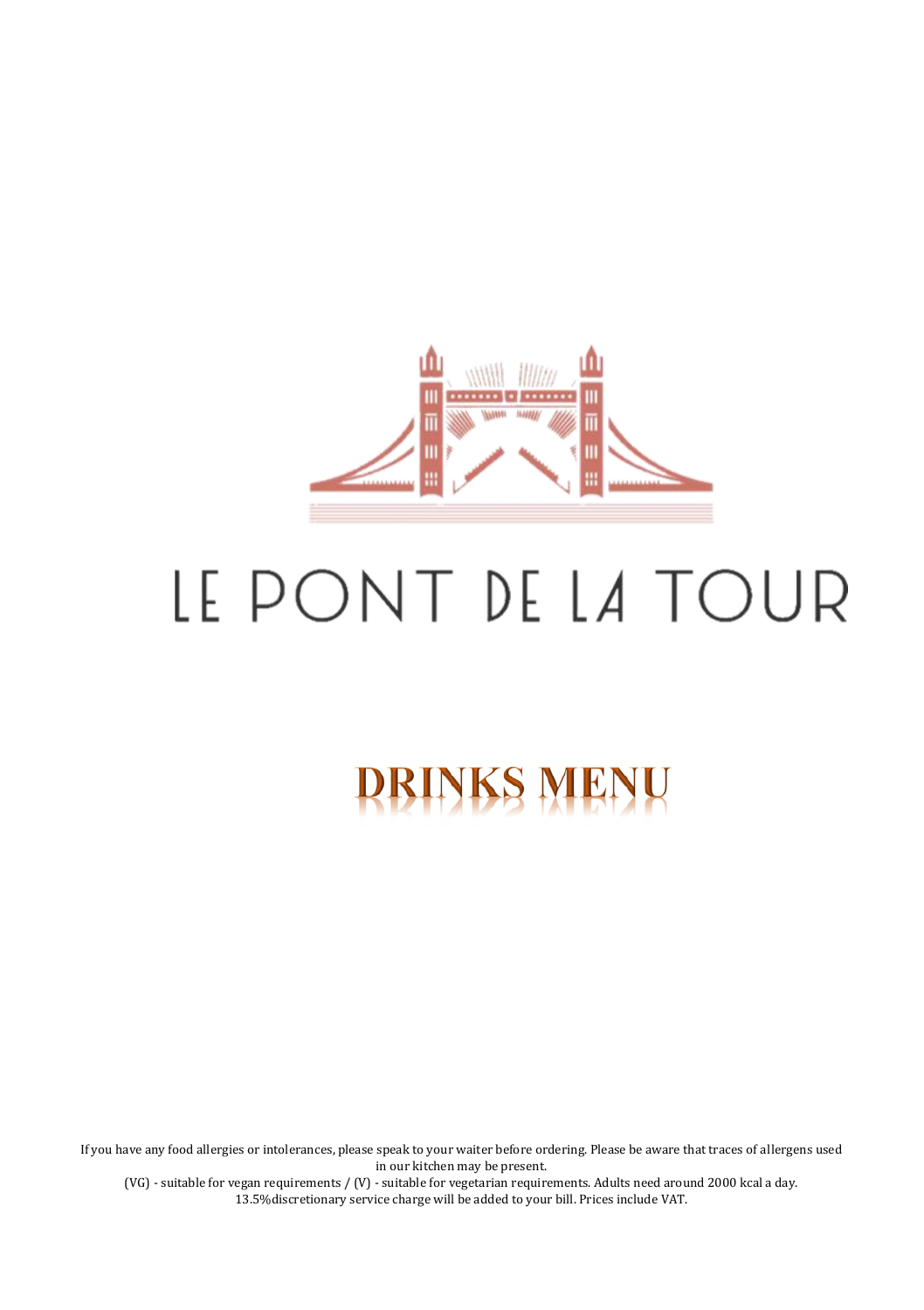## **Signature cocktails**

### **Winter Margarita 14.00**

 Olmeca Silver Tequila, Cointreau, cranberry & pomegranate juice lime & salt rimmed.

### **S ave th e Bees 16.00**

Woodford Reserve, Sage syrup, honey

### **The Nu tcracker 14.00**

Cambridge Dry, Frangelico, chestnut liqueur double cream, chocolate bitter

### **The Gard en of Ed en 15.00**

Cardamom infused Tanqueray, Galliano, Cointreau caramel syrup, topped up Fever-Tree Ginger Ale

### **The Bitter Parrot 15.00**

Havana 7YO, Aperol, Butterscotch chocolate bitter

### **Martini D' Hiver 15.00**

Tanqueray 10, Chambord, Belsazar Dry

If you have any food allergies or intolerances, please speak to your waiter before ordering. Please be aware that traces of allergens used in our kitchen may be present.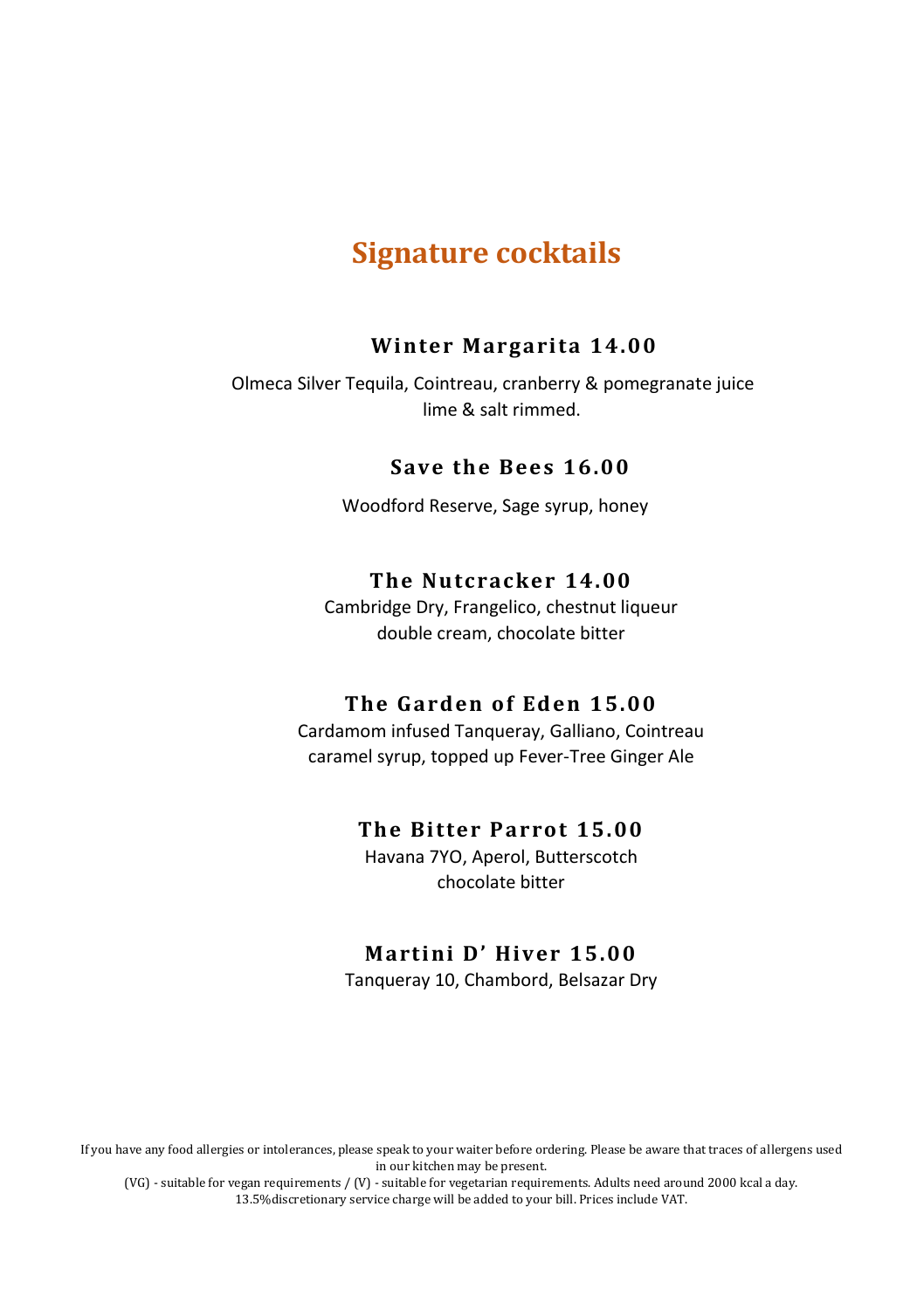# **Unforgettable Classic**

### **Vesper Martini 13.50**

Ketel One, Tanqueray Dry, Lillet Blanc

### **G od F ather 13.50** Johnnie Walker Black Label, Amaretto Disaronno

### **White caramel Russian 14.00**

Belvedere Vodka, Tia Maria, caramel syrup, double cream

### **Naked and famous 14.00**

Mezcal, Chartreuse Yellow, Aperol, lime juice

### **New York Sour 16.50**

 Bulleit Bourbon, lemon juice, simple syrup egg white, floating red wine

If you have any food allergies or intolerances, please speak to your waiter before ordering. Please be aware that traces of allergens used in our kitchen may be present.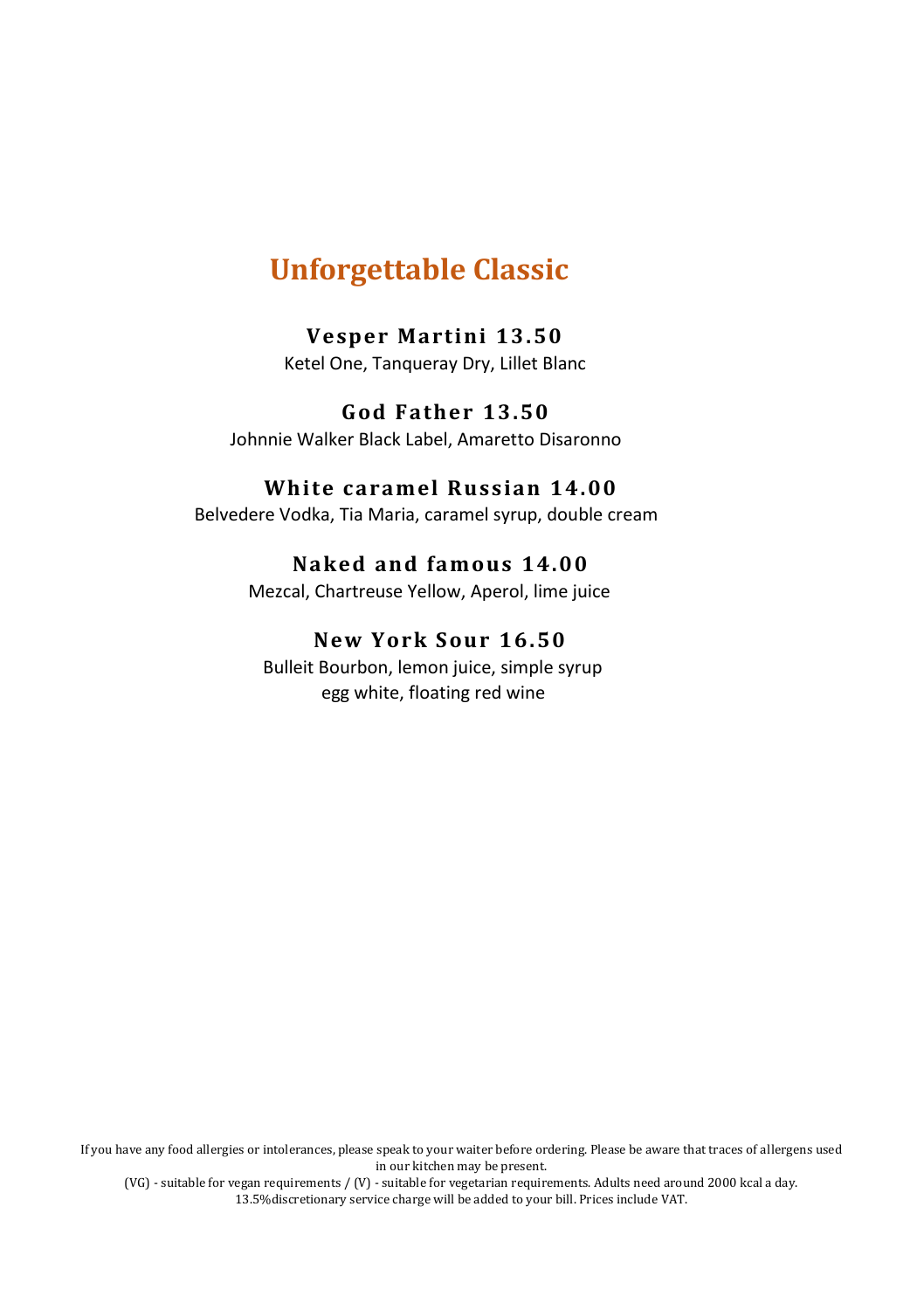# **Vodka V&T servers**

### **BELVEDERE & SLIM-LINE………………………………………………………..17.50**

A clear vodka characterised by its exceptional gentleness and unique quality. It has natural and traditional aspects but also original character. Belvedere takes its purity from the Białowieża Forest; one of the most inaccessible regions of Poland. The water used for Belvedere comes from the deepest well in the ecologically cleanest region of Poland.

### **SAUVELLE & TONIC………………..……………………………………………..…16.00**

A smooth and luxuriant craft vodka, Sauvelle is the drink of choice for the free-spirited, the well-travelled, the bon vivant. A blend of 'wild' and 'beautiful' in French, Sauvelle is named in honour of both its origins in the heart of the Cognac countryside and the people for whom it was created.

### **CIROC & MEDITERRANEAN TONIC ………………………………..………...18.00**

About this item. CIROC is one of the only vodkas in the world made from fine French grapes. CIROC vodka has Sean Diddy Combs as the main brand ambassador. CIROC vodka has an exceptionally smooth and delicious citrus taste.

### **CHASE & TONIC WATER……………………..…………………………………...16.00**

Chase Vodka, voted best vodka by San Francisco World Spirits Competition in 2010, is the first and only British potato vodka on the market. Chase Vodka is three times distilled in the bespoke copper pot still to create the finest smooth and creamy spirit with true provenance.

### **NIKKA & ELDERFLOWER TONIC …………………………………………….16.50**

One of the big names in Japanese whisky is exploring something new - Nikka now has its very own vodka! Made using their Coffey stills with a blend of corn and malted barley, Nikka Coffey Vodka is filtered through white birch charcoal to achieve its desired clarity and flavour profile. A rather exciting release from the legendary distillers.

### **CRYSTAL HEAD & MEDITERRANEAN TONIC…………………………...19.50**

This is one of the most brilliant things ever to be, also one of the very finest celebrityendorsed products we've ever seen. Created for the legendary Dan Aykroyd, Crystal Head Vodka is kosher-certified, and made using Newfoundland water which is filtered through 500 million year old crystals called Herkimer diamonds.

If you have any food allergies or intolerances, please speak to your waiter before ordering. Please be aware that traces of allergens used in our kitchen may be present.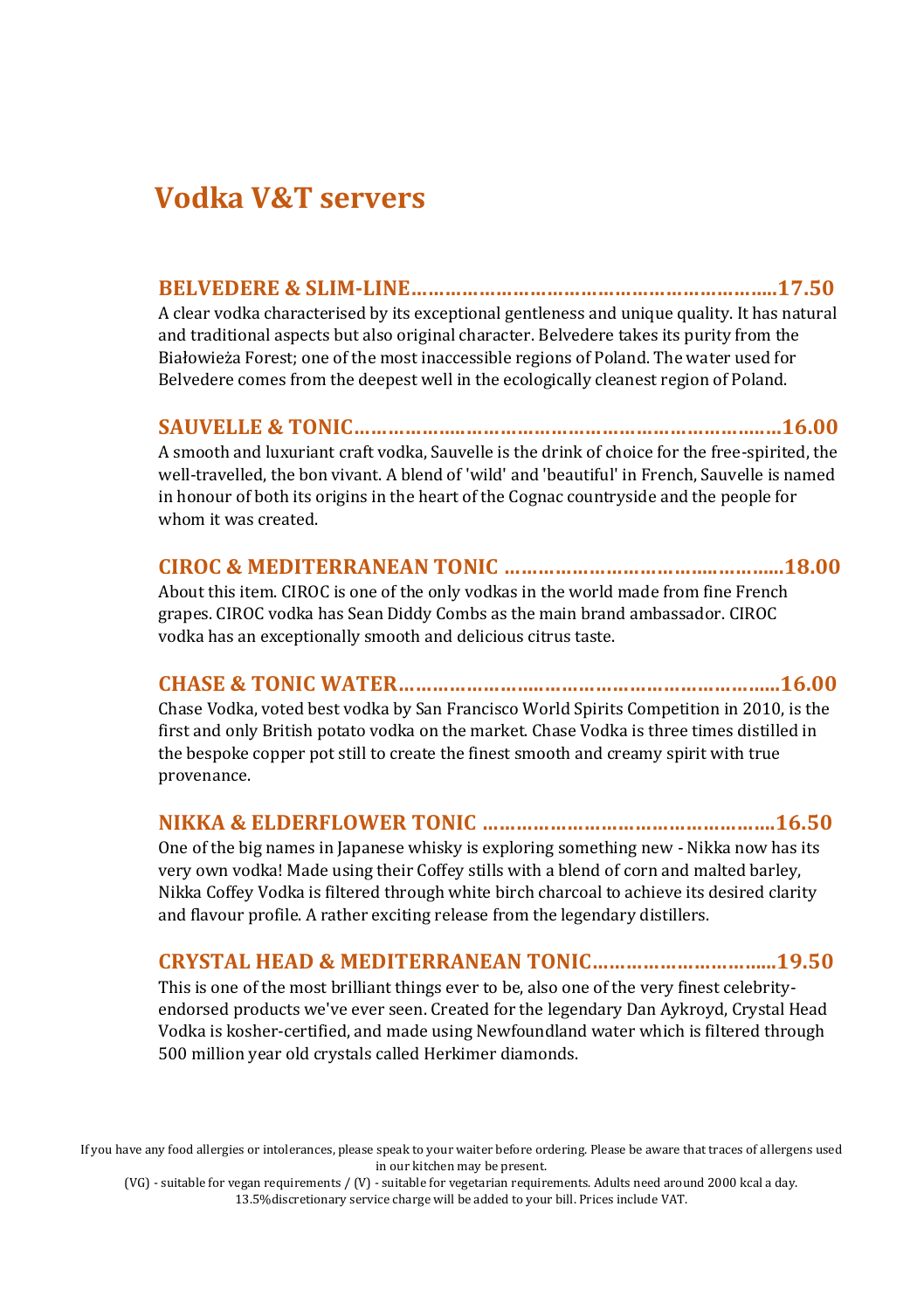# **Great G&T serves**

### **TANQUERAY SEVILLA & AROMATIC TONIC……………………….…16.50**

The rare Sevilla orange is an ingenious choice to bring a distinct and bold flavour to Tanqueray Sevilla. With the zestiness of lime and the juiciness of mandarin orange, this gin is the best kept secret of the British-Indian tradition. Best enjoyed with aromatic tonic water and a slice of orange.

### **SIPSMITH & ELDERFLOWER TONIC……………………….…………….14.50**

Sipsmith Gin is presented as a marriage between England, where it is distilled and Iceland, where it is reduced to bottling strength with pure Icelandic spring water. Classic gin recipe with a particularly notes of cucumber essence add on it. All the ingredient has been cooked separately and then blend them together at the end.

### **N.3 LONDON DRY & MEDITERRANEAN TONIC……………....….….16.00**

A beautiful looking gin from Berry Bros. made to a special recipe, the name No.3 refers to the address of BBR- Number 3, St James's Street. With juniper at its heart, it's also made with orange peel. Grapefruit peel, coriander, cardamom and angelica.

### **WARNER RHUBARB & AROMATIC TONIC……………..…………......19.00**

The Warner Edwards distillers in Northamptonshire have brought us another flavour of excellent gin - they've been rather prolific since they started in 2012, haven't they? This time, they've gone all regal and created Victoria's Rhubarb Gin, which uses a variety of rhubarb originally grown in Queen Victoria's garden, hence the name, as well as their Harrington Dry Gin. They also add just enough sugar to balance out the acidity from the rhubarb, producing a spirit with plenty of sweetness and some subtle, enjoyably sour notes emanate from the rhubarb.

### **CAMBRIDGE GIN & TONIC WATER……………………………………….16.00**

A terrific gem of a gin from the Cambridge Distillery, made with Macedonian juniper and a selection of botanical capturing the essence of all four seasons. Cambridge Dry Gin features blackcurrant leaf, lemon verbena, angelica seed, rose petals, violet petals and basil and rosemary from the distillery gardens.

### **MONKEY 47 & MEDITERRANEAN TONIC………………...……………20.00**

A master quality gin with floral notes, the freshness of tangy citrus fruits, a clear juniper tone, a peppery, spicy mouthfeel and a subtle hint of cranberries to give it that certain "je ne sais quoi". Rare but True Admittedly, it appears somewhat eccentric to claim that a recipe for gin has the power to unite great British traditions, the exoticness of India, and the purity and nativeness of the Black Forest.

If you have any food allergies or intolerances, please speak to your waiter before ordering. Please be aware that traces of allergens used in our kitchen may be present.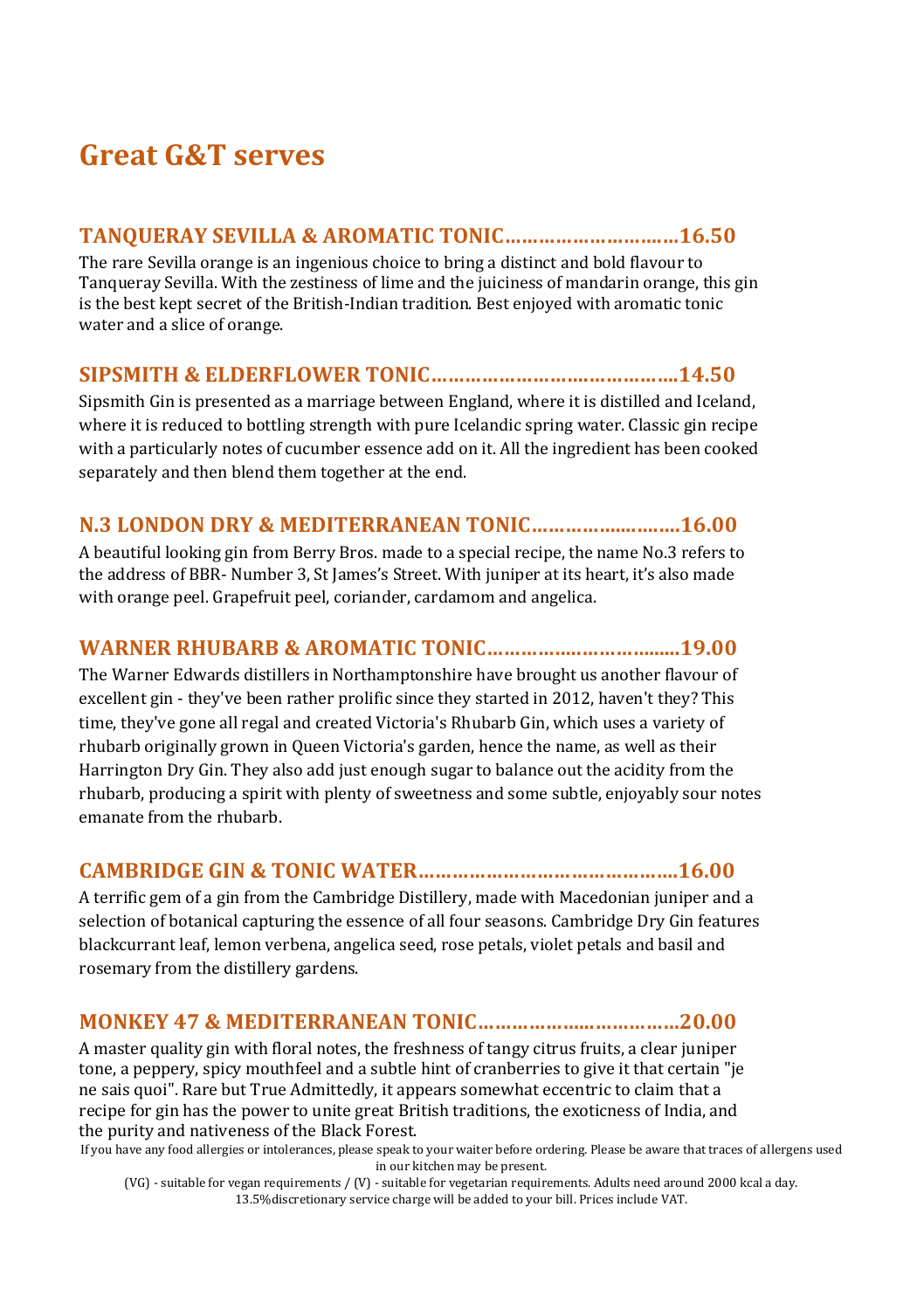# **Gin 50ML**

### **LIGHT & FLO RAL**

### **TANG Y, CRISP & FRES H**

### **FULL-FL AVO URED & FLORAL**

### **LUSCIOUS & ARO MATIC**

Mixer price 3.00

If you have any food allergies or intolerances, please speak to your waiter before ordering. Please be aware that traces of allergens used in our kitchen may be present.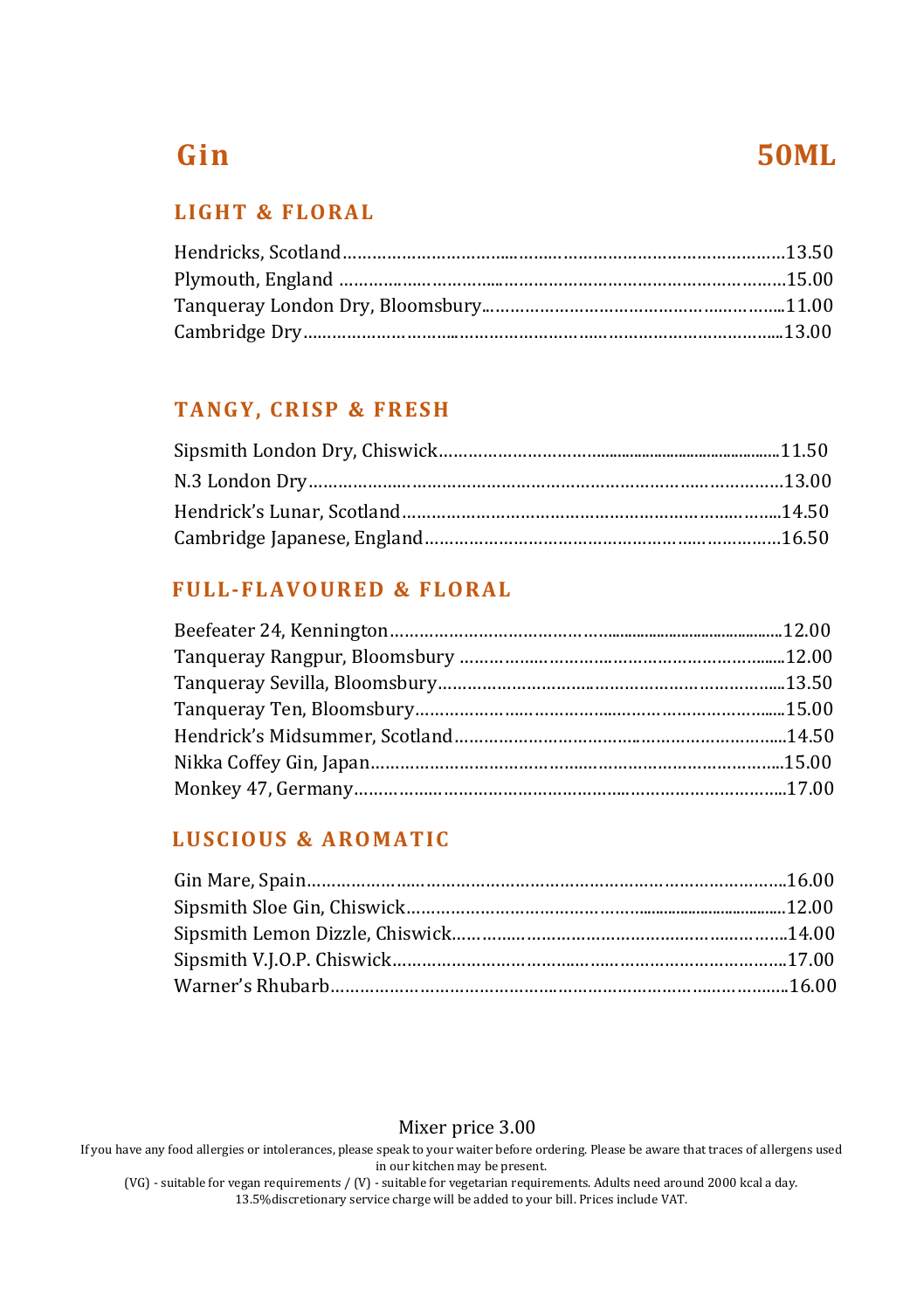# **Vodka 50ML**

# **Grappa & Pisco** 50ML

| Pisco ABA. Chile………………………………………………………………………………10.50 |  |
|-----------------------------------------------------|--|

# **Tequila** 50ML

If you have any food allergies or intolerances, please speak to your waiter before ordering. Please be aware that traces of allergens used in our kitchen may be present.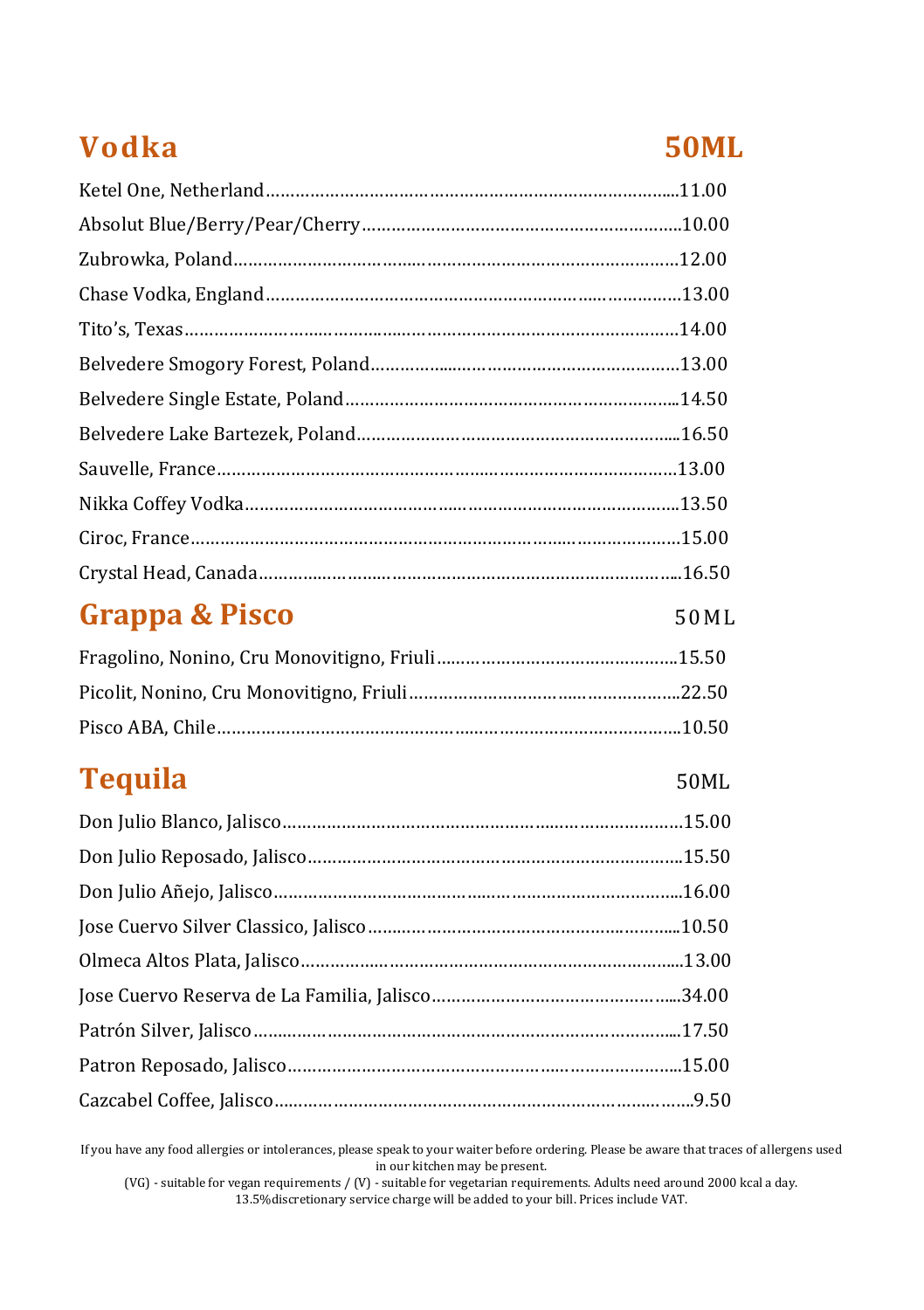# **Rum 50ML**

### **WHITE RUM**

### **GOLDEN & MEDIUM BODIED**

### **SPIC ED**

### **DARK & L USCIOUS**

If you have any food allergies or intolerances, please speak to your waiter before ordering. Please be aware that traces of allergens used in our kitchen may be present.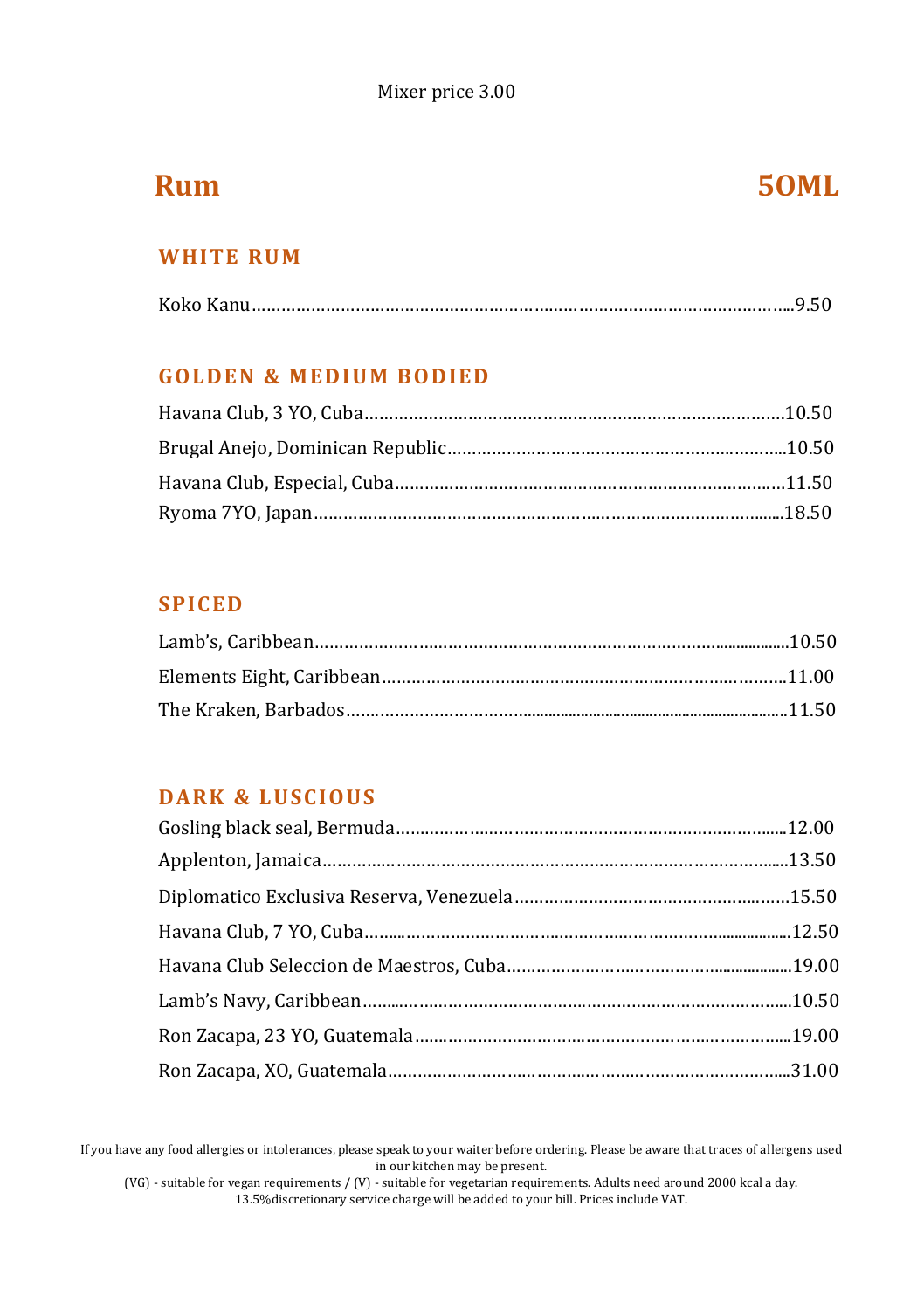### Mixers price 3.00

# **Whisky 50ML**

### **SPEYSIDE**

### **NORTHERN HIGHLAND**

### **KINTYRE PENINS ULA**

If you have any food allergies or intolerances, please speak to your waiter before ordering. Please be aware that traces of allergens used in our kitchen may be present.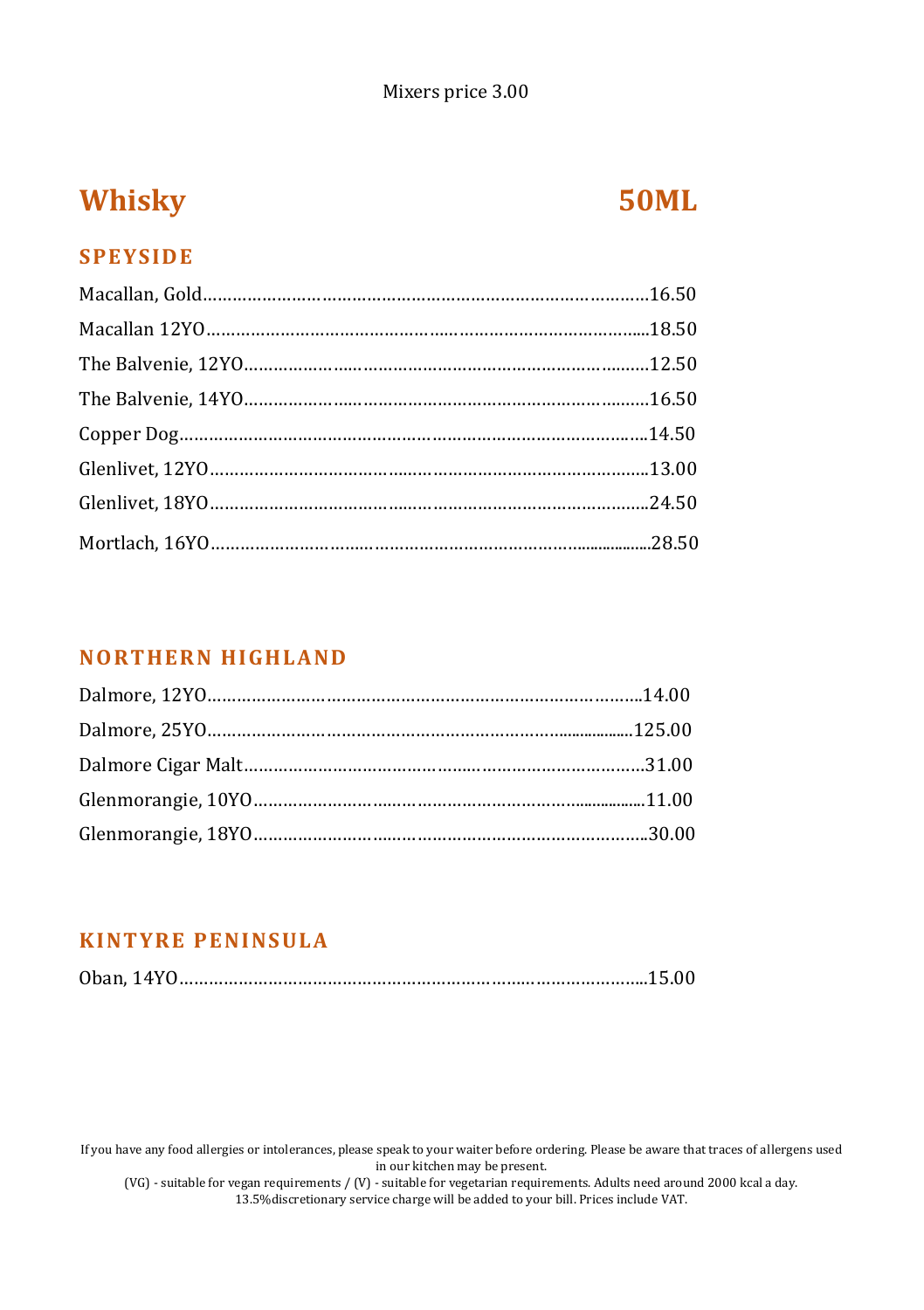# **Whisky 50ML**

### **ISL AY**

### **ISLAND**

### **BLENDED SCOTCH**

| Shackletons & Mackinlays Rare Old Highland Malt39.50 |  |
|------------------------------------------------------|--|

If you have any food allergies or intolerances, please speak to your waiter before ordering. Please be aware that traces of allergens used in our kitchen may be present.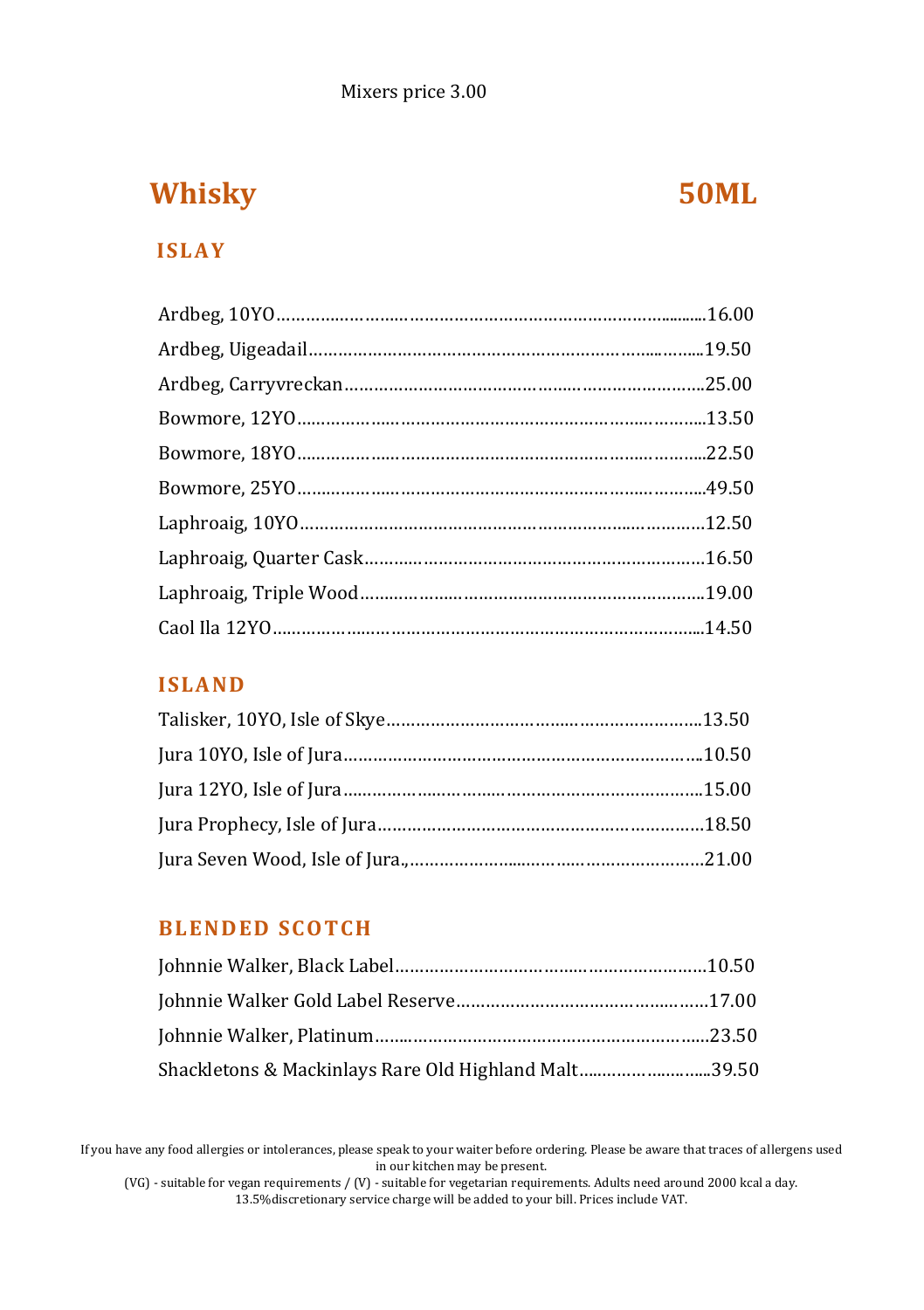### **IRISH**

### **JAPANESE WHISKY** 50ML

### **AMERICAN WHISKEY**

If you have any food allergies or intolerances, please speak to your waiter before ordering. Please be aware that traces of allergens used in our kitchen may be present.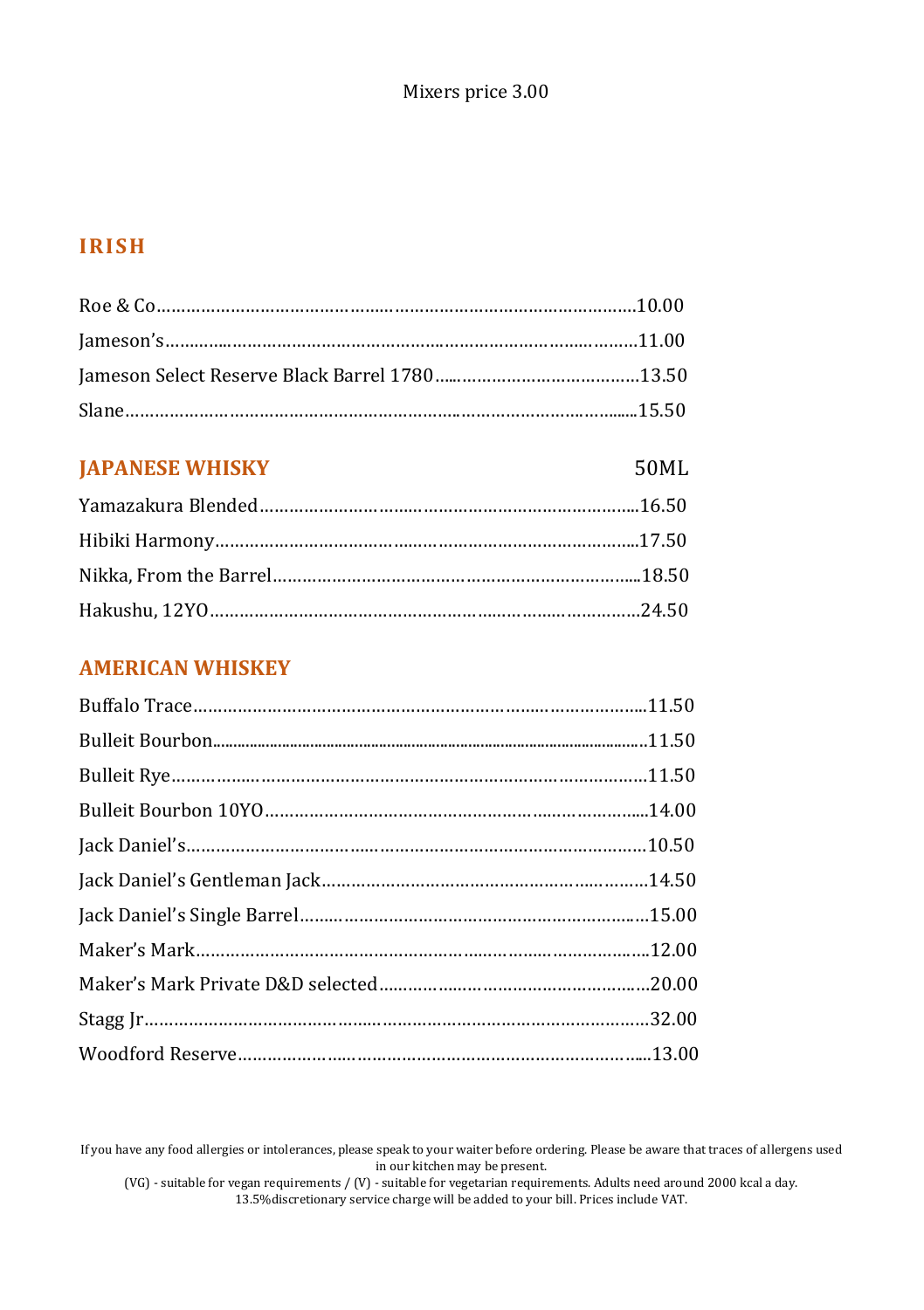# **Calvados 50ml**

# **Cognac**

# **Bas Armagnac**

If you have any food allergies or intolerances, please speak to your waiter before ordering. Please be aware that traces of allergens used in our kitchen may be present.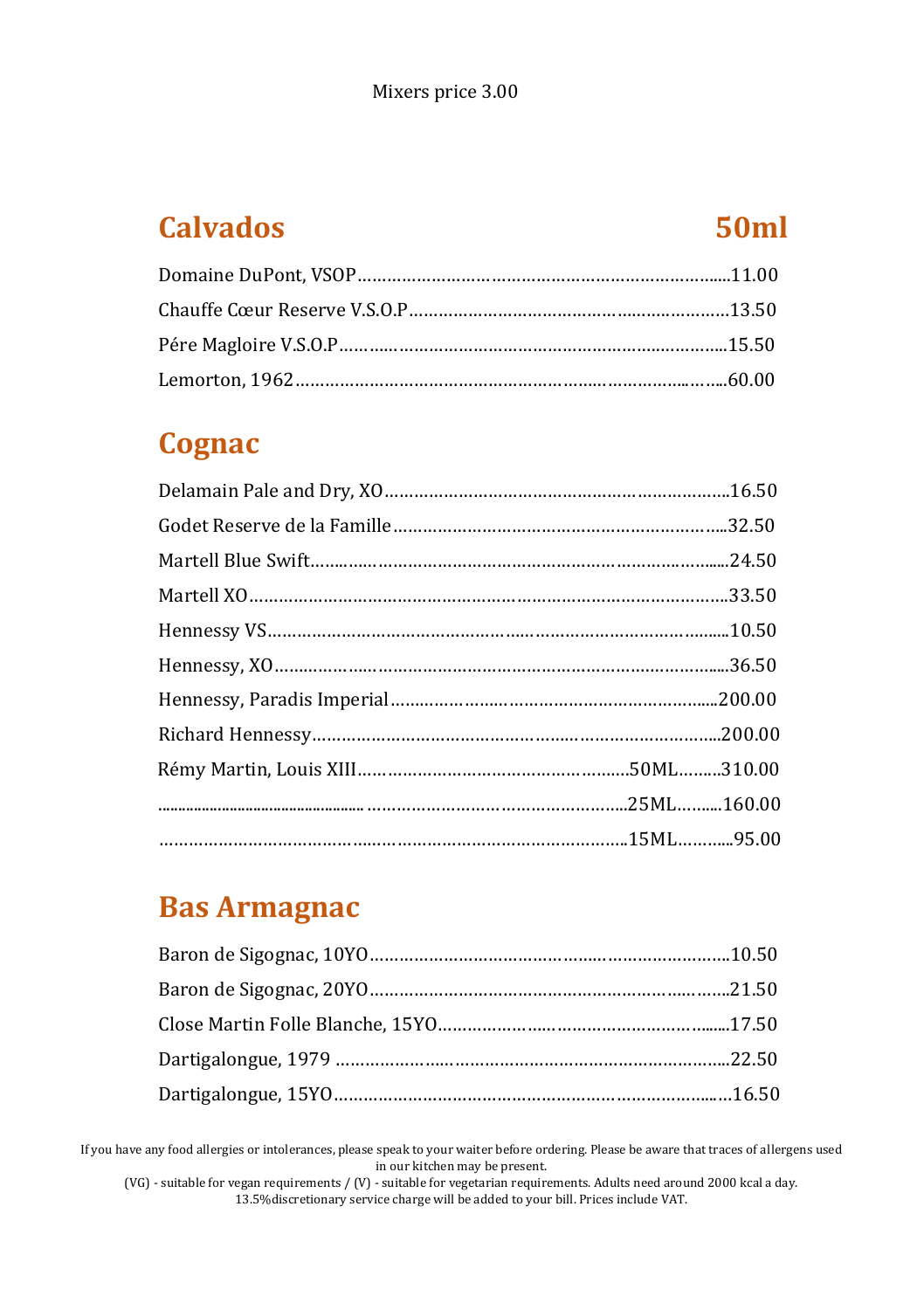# **Bottled beers & cider**

| Hawkes, "Urbar Orchard" 500ml, Apple Cider, 4.5% aby, England9.00 |  |
|-------------------------------------------------------------------|--|

If you have any food allergies or intolerances, please speak to your waiter before ordering. Please be aware that traces of allergens used in our kitchen may be present.